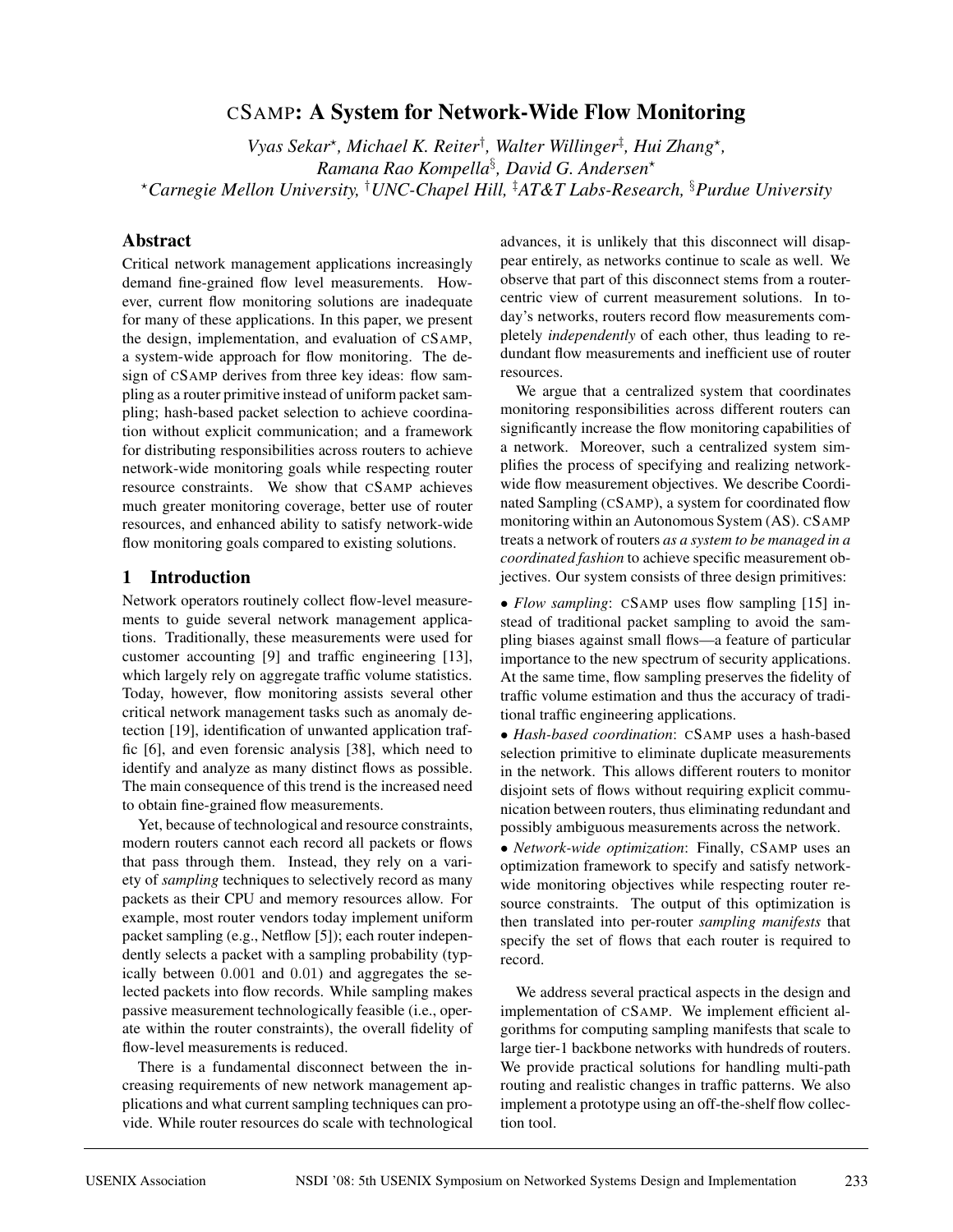We demonstrate that CSAMP is fast enough to respond in real time to realistic network dynamics. Using network-wide evaluations on the Emulab testbed, we also show that CSAMP naturally balances the monitoring load across the network, thereby avoiding reporting hotspots. We evaluate the benefits of CSAMP over a wide range of network topologies. CSAMP observes more than twice as many flows compared with traditional uniform packet sampling, and is even more effective at achieving system-wide monitoring goals. For example, in the case of the minimum fractional flow coverage across all pairs of ingress-egress pairs, it provides significant improvement over other flow monitoring solutions. ISPs can derive several operational benefits from CSAMP, as it reduces the reporting bandwidth and the data management overheads caused by duplicated flow reports. We also show that CSAMP is robust with respect to errors in input data and realistic changes in traffic.

## **2 Related Work**

The design of CSAMP as a centrally managed networkwide monitoring system is inspired by recent trends in network management. In particular, recent work has demonstrated the benefits of a network-wide approach for traffic engineering [13, 41] and network diagnosis [19, 20, 23]. Other recent proposals suggest that a centralized approach can significantly reduce management complexity and operating costs [1, 2, 14].

Despite the importance of network-wide flow monitoring, there have been few attempts in the past to design such systems. Most of the related work focuses on the single-router case and on providing incremental solutions to work around the limitations of uniform packet sampling. This includes work on adapting the packet sampling rate to changing traffic conditions [11, 17], tracking heavy-hitters [12], obtaining better traffic estimates from sampled measurements [9, 15], reducing the overall amount of measurement traffic [10], and data streaming algorithms for specific applications [18, 21].

Early work on network-wide monitoring has focused on the placement of monitors at appropriate locations to cover all routing paths using as few monitors as possible [4, 35]. The authors show that such a formulation is NP-hard, and propose greedy approximation algorithms. In contrast, CSAMP assumes a given set of monitoring locations along with their resource constraints and, therefore, is complementary to these approaches.

There are extensions to the monitor-placement problem in [35] to incorporate packet sampling. Cantieni et al. also consider a similar problem [3]. While the constrained optimization formulation in these problems shares some structural similarity to our approach in Section 4.2, the specific contexts in which these formulations are applied are different. First, CSAMP focuses on flow sampling as opposed to packet sampling. By using flow sampling, CSAMP provides a generic flow measurement primitive that subsumes the specific traffic engineering applications that packet sampling (and the frameworks that rely on it) can support. Second, while it is reasonable to assume that the probability of a single packet being sampled multiple times across routers is negligible, this assumption is not valid in the context of flow-level monitoring. The probability of two routers sampling the same flow is high as flow sizes follow heavy-tailed distributions [7, 40]. Hence, CSAMP uses mechanisms to coordinate routers to avoid duplicate flow reporting.

To reduce duplicate measurements, Sharma and Byers [33] suggest the use of Bloom filters. While minimizing redundant measurements is a common high-level theme between CSAMP and their approach, our work differs on two significant fronts. First, CSAMP allows network operators to directly specify and satisfy networkwide objectives, explicitly taking into account (possibly heterogeneous) resource constraints on routers, while their approach does not. Second, CSAMP uses hashbased packet selection to implement coordination *without* explicit communication, while their approach requires every router to inform every other router about the set of flows it is monitoring.

Hash-based packet selection as a router-level primitive was suggested in Trajectory Sampling [8]. Trajectory Sampling assigns all routers in the network a *common* hash range. Each router in the network records the passage for all packets that fall in this common hash range. The recorded trajectories of the selected packets are then used for applications such as fault diagnosis. In contrast, CSAMP uses hash-based selection to achieve the opposite functionality: it assigns *disjoint* hash ranges across multiple routers so that different routers monitor different flows.

## **3 Motivation**

We identify five criteria that a flow monitoring system should satisfy: (i) provide high flow coverage, (ii) minimize redundant reports, (iii) satisfy network-wide flow monitoring objectives (e.g., specifying some subsets of traffic as more important than others or ensuring fairness across different subsets of traffic), (iv) work within router resource constraints, and (v) be general enough to support a wide spectrum of flow monitoring applications. Table 1 shows a qualitative comparison of various flow monitoring solutions across these metrics.

Packet sampling implemented by routers today is inherently biased toward large flows, thus resulting in poor flow coverage. Thus, it does not satisfy the requirements of many classes of security applications [25]. In addition, this bias increases redundant flow reporting.

There exist solutions (e.g., [12, 18, 21]) that operate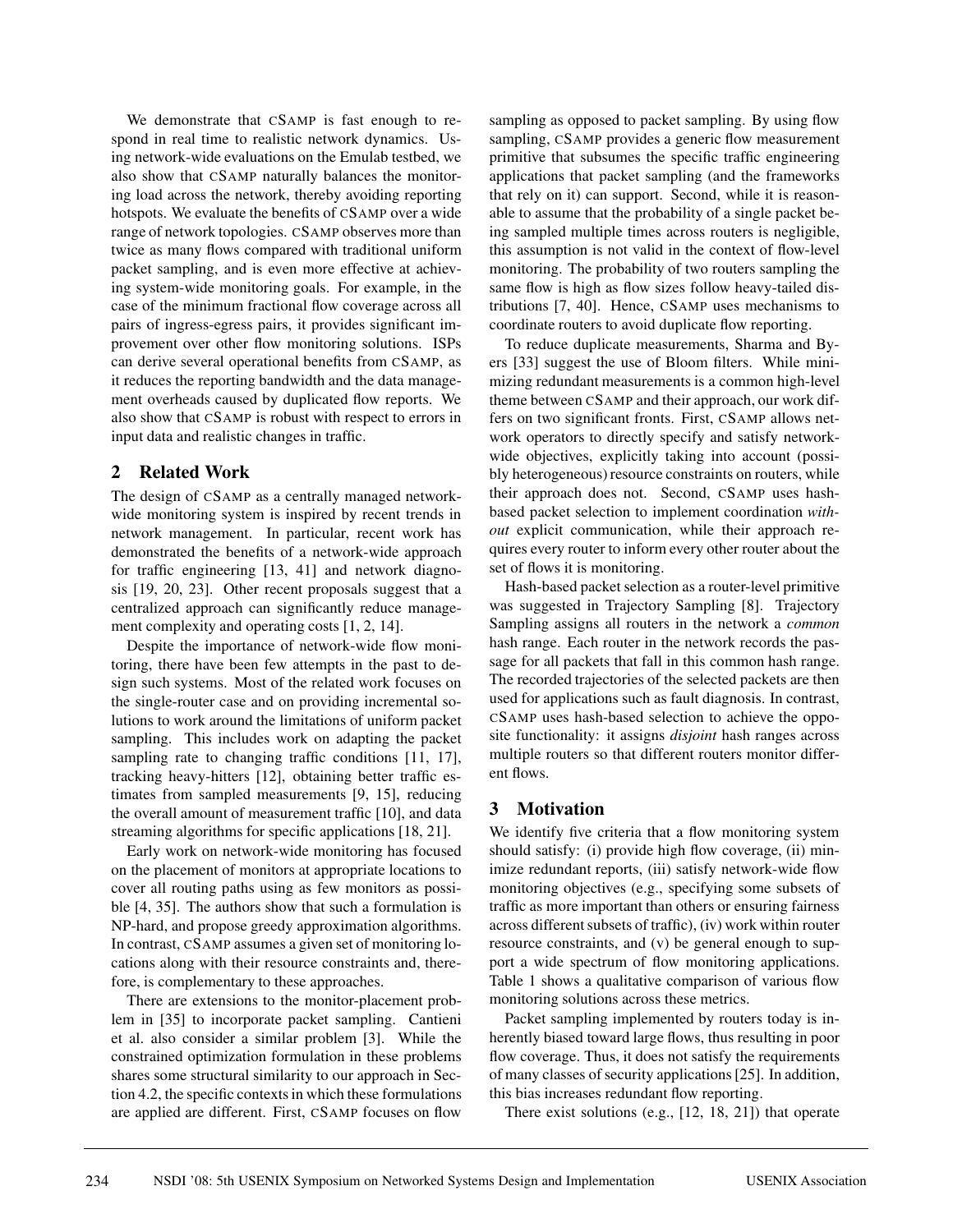|                                         | Uniform Packet<br>Sampling<br>(e.g. [3, 5]) | Data Streaming<br>Algorithms<br>(e.g., [18, 21]) | Heavy-hitter<br>monitoring<br>(e.g., [12]) | Flow sampling<br>(low-rate) | Flow sampling<br>(high-rate) | CSAMP |
|-----------------------------------------|---------------------------------------------|--------------------------------------------------|--------------------------------------------|-----------------------------|------------------------------|-------|
| High flow coverage                      |                                             |                                                  |                                            |                             |                              |       |
| Avoiding redundant measurements         |                                             |                                                  |                                            |                             |                              |       |
| Network-wide flow monitoring goals      |                                             |                                                  |                                            |                             |                              |       |
| Operate within resource constraints     |                                             |                                                  |                                            |                             |                              |       |
| Generality to support many applications |                                             |                                                  |                                            |                             |                              |       |

Table 1: Qualitative comparison across different deployment alternatives available to network operators.

efficiently within router resource constraints, but either lack generality across applications or, in fact, *reduce* flow coverage. For example, techniques for tracking flows with high packet counts (e.g., [10, 12]) are attractive single-router solutions for customer accounting and traffic engineering. However, they increase redundant monitoring across routers without increasing flow coverage.

Flow sampling is better than other solutions in terms of flow coverage and avoiding bias toward large flows. However, there is an inherent tradeoff between the flow coverage and router resources such as reporting bandwidth and load. Also, flow sampling fails to achieve network-wide objectives with sufficient fidelity.

As Table 1 shows, none of the existing solutions *simultaneously* satisfy all the criteria. To do so, we depart from the router-centric approach adopted by existing solutions and take a more system-wide approach. In the next section, we describe how CSAMP satisfies these goals by considering the routers in the network as a system to be managed in a coordinated fashion to achieve network-wide flow monitoring objectives.

## **4 Design**

In this section, we present the design of the hash-based flow sampling primitive and the optimization engine used in CSAMP. In the following discussion, we assume the common 5-tuple (*srcIP, dstIP, srcport, dstport, protocol*) definition of an IP flow.

# **4.1 Router primitives**

**Hash-based flow sampling:** Each router has a *sampling manifest* – a table of hash ranges indexed using a key. Upon receiving a packet, the router looks up the hash range using a key derived from the packet's header fields. It computes the hash of the packet's 5-tuple and samples the packet if the hash falls within the range obtained from the sampling manifest. In this case, the hash is used as an index into a table of flows that the router is currently monitoring. If the flow already exists in the table, it updates the byte and packet counters (and other statistics) for the flow. Otherwise it creates a new entry in the table.

The above approach implements flow sampling [15], since only those flows whose hash lies within the hash range are monitored. Essentially, we can treat the hash as a function that maps the input 5-tuple into a random value in the interval  $[0, 1]$ . Thus, the size of each hash range determines the flow sampling rate of the router for each category of flows in the sampling manifest.

Flow sampling requires flow table lookups for each packet; the flow table, therefore, needs to be implemented in fast SRAM. Prior work has shown that maintaining counters in SRAM is feasible in many situations [12]. Even if flow counters in SRAM are not feasible, it is easy to add a packet sampling stage prior to flow sampling to make DRAM implementations possible [17]. For simplicity, however, we assume that the counters can fit in SRAM for the rest of the paper.

**Coordination:** If each router operates in isolation, i.e., independently sampling a subset of flows it observes, the resulting measurements from different routers are likely to contain duplicates. These duplicate measurements represent a waste of memory and reporting bandwidth on routers. In addition, processing duplicated flow reports incurs additional data management overheads.

Hash-based sampling enables a simple but powerful coordination strategy to avoid these duplicate measurements. Routers are configured to use the same hash function, but are assigned disjoint hash ranges so that the hash of any flow will match at most one router's hash range. The sets of flows sampled by different routers will therefore not overlap. Importantly, assigning non-overlapping hash ranges achieves coordination *without* explicit communication. Routers can thus achieve coordinated tasks without complex distributed protocols.

# **4.2 Network-wide optimization**

ISPs typically specify their network-wide goals in terms of *Origin-Destination (OD) pairs*, specified by the ingress and egress routers. To achieve flow monitoring goals specified in terms of OD-pairs, CSAMP's optimization engine needs the traffic matrix (the number of flows per OD-pair) and routing information (the router-level path(s) per OD-pair), both of which are readily available to network operators [13, 41].

**Assumptions and notation:** We make two assumptions to simplify the discussion. First, we assume that the traffic matrix (number of IP flows per OD-pair) and routing information for the network are given exactly and that these change infrequently. Second, we assume that each OD-pair has a single router-level path. We relax these assumptions in Section 4.4 and Section 4.5.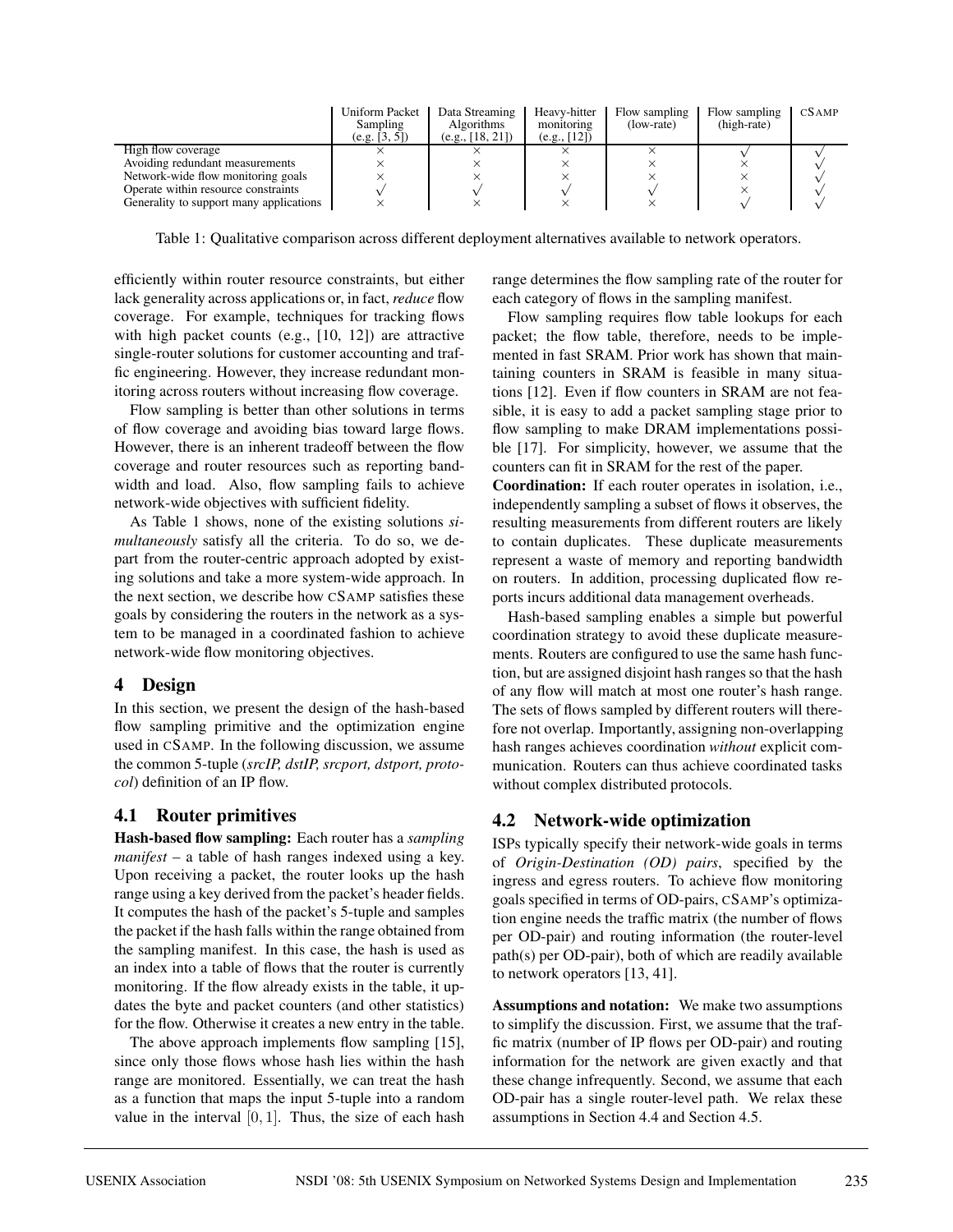Each OD-pair  $OD_i$  ( $i = 1, ..., M$ ) is characterized by its router-level path  $P_i$  and the number  $T_i$  of IP flows in a measurement interval (e.g., five minutes).

Each router  $R_j$   $(j = 1, ..., N)$  is constrained by two resources: memory (per-flow counters in SRAM) and bandwidth (for reporting flow records). (Because we assume that the flow counters are stored in SRAM, we do not model packet processing constraints [12].) We abstract these into a single resource constraint  $L_j$ , the number of flows router  $R_j$  can record and report in a given measurement interval.

Let  $d_{ij}$  denote the fraction of the IP flows of  $OD_i$  that router  $R_j$  samples. If  $R_j$  does not lie on path  $P_i$ , then the variable  $d_{ij}$  will not appear in the formulation. For  $i = 1, \ldots, M$ , let  $C_i$  denote the fraction of flows on  $OD_i$ that is monitored.

**Objective:** We present a general framework that is flexible enough to support several possible flow monitoring objectives specified as (weighted) combinations of the different  $C_i$  values. As a concrete objective, we consider a hybrid measurement objective that maximizes the total flow-coverage across all OD-pairs ( $\sum_i\,T_i\times C_i$  ) subject to ensuring the optimal minimum fractional coverage per OD-pair  $(\min_i \{C_i\})$ .

**Problem** maxtotgivenfrac(α)**:**

Maximize 
$$
\sum_{i} (T_i \times C_i)
$$
, subject to  
\n $\forall j, \sum_{i: R_j \in P_i} (d_{ij} \times T_i) \le L_j$  (1)

$$
\forall i, \qquad C_i = \sum_{j: R_j \in P_i} d_{ij} \tag{2}
$$

$$
\forall i, \ \forall j, \quad d_{ij} \ge 0 \tag{3}
$$

$$
\forall i, \qquad C_i \leq 1 \tag{4}
$$

$$
\forall i, \qquad C_i \ge \alpha \tag{5}
$$

We define a linear programming (LP) formulation that takes as a parameter  $\alpha$ , the desired minimum fractional coverage per OD-pair. Given  $\alpha$ , the LP maximizes the total flow coverage subject to ensuring that each OD-pair achieves a fractional coverage at least  $\alpha$ , and that each router operates within its load constraint.

We briefly explain each of the constraints. (1) ensures that the number of flows that  $R_j$  is required to monitor does not exceed its resource constraint  $L_i$ . As we only consider sampling manifests in which the routers on  $P_i$ for  $OD_i$  will monitor distinct flows, (2) says that the fraction of traffic of  $OD<sub>i</sub>$  that has been covered is simply the sum of the fractional coverages  $d_{ij}$  of the different routers on  $P_i$ . Because each  $C_i$  represents a fractional quantity we have the natural upper bound  $C_i \leq 1$  in (4). Since we want to guarantee that the fractional coverage on each OD-pair is greater than the desired minimum fractional coverage, we have the lower bound in (5). Since the  $d_{ij}$  define fractional coverages, they are constrained to be in the range  $[0, 1]$ ; however, the constraints in (4) subsume the upper bound on each  $d_{ij}$  and we impose the non-zero constraints in (3).

To maximize the total coverage subject to achieving the highest possible minimum fractional coverage, we use a two-step approach. First, we obtain the optimal minimum fractional coverage by considering the problem of maximizing  $\min_i \{C_i\}$  subject to constraints (1)– (4). Next, the value of  $OptMinFrac$  obtained from this optimization is used as the input  $\alpha$  to *maxtotgivenfrac*.

The solution to the above two-step procedure,  $d^*$  =  $\langle d_{ij}^* \rangle_{1 \leq i \leq M, 1 \leq j \leq N}$  provides a sampling strategy that maximizes the total flow coverage subject to achieving the optimal minimum fractional coverage per OD-pair.

#### **4.3 Sampling manifests**

The next step is to map the optimal solution into a *sampling manifest* for each router that specifies its monitoring responsibilities (Figure 1). The algorithm iterates over the M OD-pairs. For each  $OD<sub>i</sub>$ , the variable *Range* is advanced in each iteration (i.e., per router) by the fractional coverage  $d_{ij}^*$  provided by the current router (lines 4 and 5 in Figure 1). This ensures that routers on the path  $P_i$  for  $OD_i$  are assigned disjoint ranges. Thus, no flows are monitored redundantly.

Once a router has received its sampling manifest, it implements the algorithm shown in Figure 2. For each packet it observes, the router first identifies the OD-pair. Next, it computes a hash on the flow headers (the IP 5 tuple) and checks if the hash value lies in the assigned hash range for the OD-pair (the function HASH returns a value in the range  $[0, 1]$ . That is, the key used for looking up the hash range (c.f., Section 4.1) is the flow's OD-pair. Each router maintains a Flowtable of the set of flows it is currently monitoring. If the packet has been selected, then the router either creates a new entry (if none exists) or updates the counters for the corresponding entry in the Flowtable.

#### **4.4 Handling inaccurate traffic matrices**

The discussion so far assumed that the traffic matrices are known and fixed. Traffic matrices are typically obtained using estimation techniques (e.g., [41, 42]) that may have estimation errors.

If the estimation errors are bounded, we scale the sampling strategy appropriately to ensure that the new scaled solution will operate within the router resource constraints and be near-optimal in comparison to an optimal solution for the true (but unknown) traffic matrix.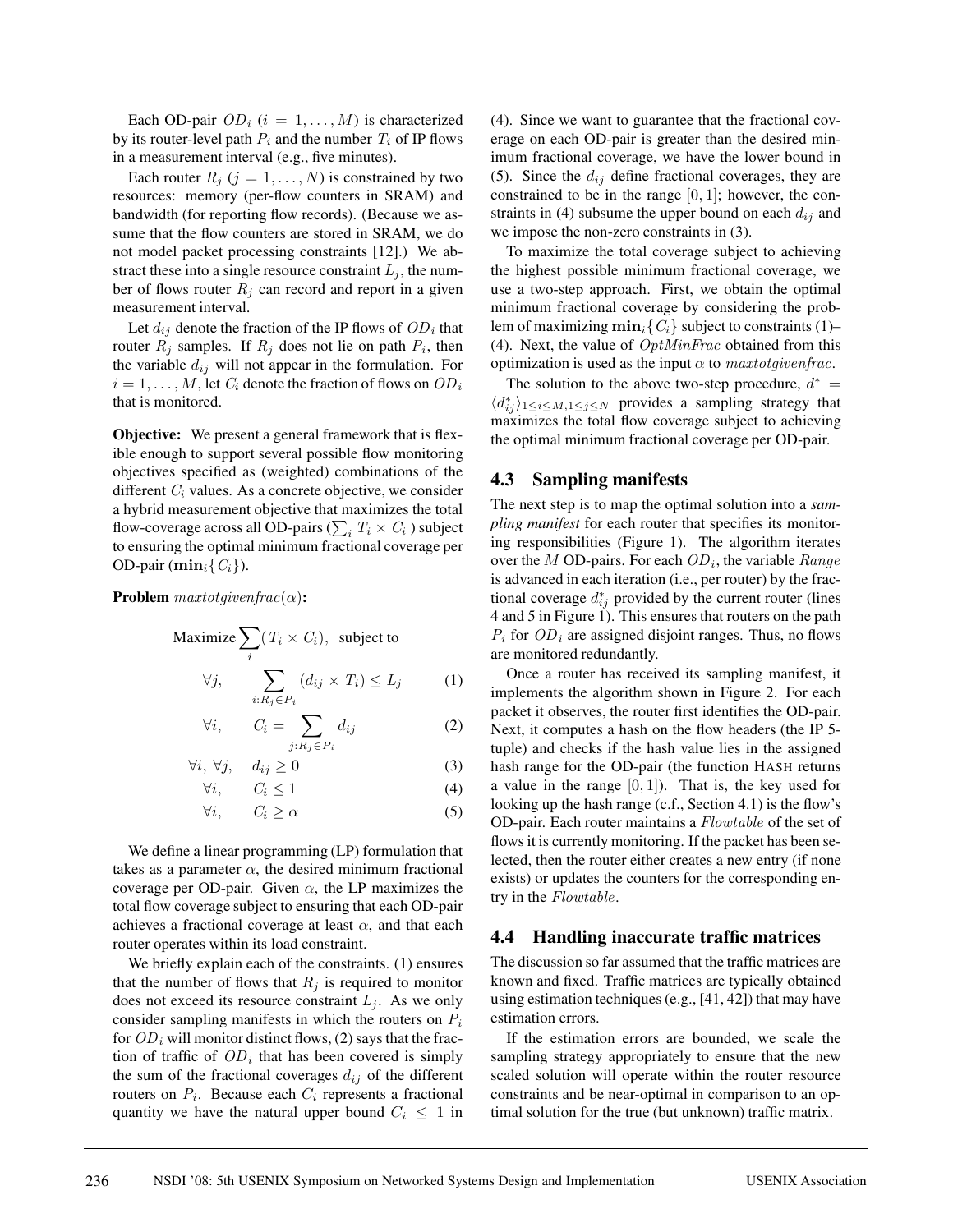GENERATESAMPLINGMANIFEST $(d^* = \langle d_{ij}^* \rangle)$  $//$  *i* ranges over all OD-pairs 1 **for**  $i = 1, ..., M$  **do** 2  $Range \leftarrow 0$  $// j$  ranges over routers 3 **for**  $j = 1, \ldots, N$  **do** 4  $HashRange(i, j) \leftarrow [Range, Range + d_{ij}^*)$ 5 Range ← Range +  $d_{ij}^*$ <br>6  $\forall j$ , Manifest $(j) \leftarrow \{ \langle i, HashRange(i, j) \rangle | d_{ij}^* > 0 \}$ 

Figure 1: Translating the optimal solution into a sampling manifest for each router

COORDSAMPROUTER(pkt, Manifest) // Manifest =  $\langle i, HashRange(i, j) \rangle$  $1$   $OD \leftarrow$  GETODPAIRID $(\text{pkt})$ // HASH returns a value in  $[0, 1]$ 2  $h_{pkt} \leftarrow$  HASH(FLOWHEADER( $pkt$ )) 3 **if**  $h_{pkt} \in$  Hashrange( $OD, j$ ) **then** Create an entry in *Flowtable* if none exists

5 Update byte and packet counters for the entry

Figure 2: Algorithm to implement coordinated sampling on router  $R_i$ 

Suppose the estimation errors in the traffic matrix are bounded, i.e., if  $T_i$  and  $\hat{T}_i$  denote the estimated and actual traffic for  $OD_i$  respectively, then  $\forall i, T_i \in$  $[T_i(1 - \epsilon), T_i(1 + \epsilon)]$ . Here,  $\epsilon$  quantifies how much the estimated traffic matrix (i.e., our input data) differs with respect to the true traffic matrix. Suppose the optimal sampling strategy for  $\hat{T} = \langle \hat{T}_i \rangle_{1 \leq i \leq M}$  is  $\hat{d} =$  $\langle \hat{d}_{ij} \rangle_{1 \leq i \leq M, 1 \leq j \leq N}$ , and that the optimal sampling strategy for  $\overline{T} = \langle \overline{T_i} \rangle_{1 \le i \le M}$  is  $d^* = \langle d^*_{ij} \rangle_{1 \le i \le M, 1 \le j \le N}$ .

A sampling strategy  $d$  is  $T$ -feasible if it satisfies conditions (1)–(4) for T. For a T-feasible strategy d, let  $\beta(d, T) = \min_i \{C_i\}$  denote the minimum fractional coverage, and let  $\gamma(d, T) = \sum_i T_i \times C_i = \sum_i T_i \times$  $(\sum_j d_{ij})$  denote the total flow coverage. Setting  $d'_{ij} =$  $d_{ij}^*(1 - \epsilon)$ , we can show that d' is  $\hat{T}$ -feasible, and<sup>1</sup>

$$
\begin{array}{rcl}\n\beta(d',\hat T) & \geq & \left(\frac{1-\epsilon}{1+\epsilon}\right)\beta(\hat d,\hat T) \\
\gamma(d',\hat T) & \geq & \left(\frac{1-\epsilon}{1+\epsilon}\right)^2\gamma(\hat d,\hat T).\n\end{array}
$$

For example, with  $\epsilon = 1\%$ , using d' yields a worst case performance reduction of 2% in the minimum fractional coverage and 4% in the total coverage with respect to the optimal strategy  $\hat{d}$ .

#### **4.5 Handling multiple paths per OD-pair**

Next, we discuss a practical extension to incorporate multiple paths per OD-pair, for example using equal cost multi-path routing  $(ECMP)^2$ 

Given the routing and topology information, we can obtain the multiple routing paths for each OD-pair and can compute the number of flows routed across each of the multiple paths. Then, we treat each of the different paths as a distinct logical OD-pair with different individual traffic demands. As an example, suppose  $OD<sub>i</sub>$  has two paths  $P_i^1$  and  $P_i^2$ . We treat  $P_i^1$  and  $P_i^2$  as independent OD-pairs with traffic values  $T_i^1$  and  $T_i^2$ . This means that we introduce additional  $d_{ij}$  variables in the formulation. In this example, in (1) we expand the term  $d_{ij} \times T_i$ for router  $R_j$  to be  $d_{ij}^1\times T_i^1+d_{ij}^2\times T_i^2$  if  $R_j$  lies on both  $P_i^1$  and  $P_i^2$ .

However, when we specify the objective function and the sampling manifests, we merge these logical ODpairs. In the above example, we would specify the network-wide objectives in terms of the total coverage for the  $OD_i$ ,  $C_i = C_i^1 + C_i^2$ . This merging procedure also applies to the sampling manifests. For example, suppose  $R_i$  occurs on the two paths in the above example, and the optimal solution has values  $d_{ij}^1$  and  $d_{ij}^2$  corresponding to  $P_i^1$  and  $P_i^2$ . The sampling manifest simply specifies that  $R_j$  is responsible for a total fraction  $d_{ij} = d_{ij}^1 + d_{ij}^2$  of the flows in  $OD_i$ .

## **5 System Architecture**

Figure 3 depicts the overall architecture of CSAMP. The centralized optimization engine computes and disseminates sampling manifests based on the traffic matrix and routing information continuously measured in the network. This engine also assigns an identifier to every OD-pair and propagates this information to the ingress routers. The ingress routers determine the OD-pair and mark packets with the identifier. Each router uses the OD-pair identifier and its sampling manifest to decide if it should record a specific flow. In order to handle traffic dynamics, the optimization engine recalculates the traffic matrix periodically based on the observed flow reports to generate and distribute new sampling manifests. Such a centralized approach is consistent with the operating model of modern ISPs, where operators push out router configuration files (e.g., routing tables, ACLs) and collect information from the routers.

To complete the description of the CSAMP system, we describe the following mechanisms: 1) obtaining ODpair information for packets; 2) responding to long- and short-term traffic dynamics; 3) managing memory re-

<sup>&</sup>lt;sup>1</sup>For brevity, we do not show the full derivation of these results and refer the reader to the accompanying technical report [31].

<sup>2</sup>ECMP-enabled routers make forwarding decisions on a per-IPflow rather than on a per-packet basis. Thus, we need not be concerned with multiple packets from a single flow traversing different routerlevel paths.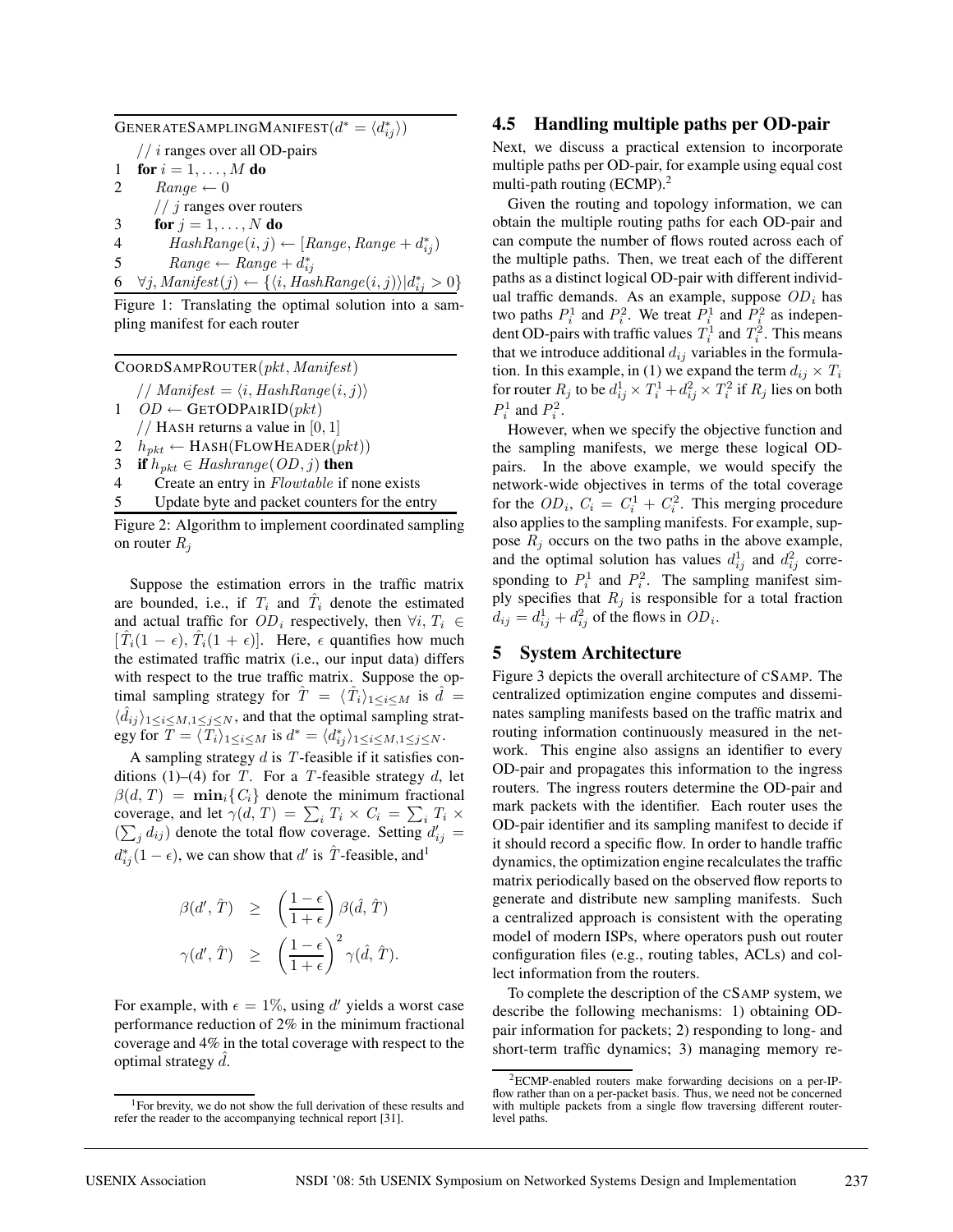

Figure 3: An overall view of the architecture of the CSAMP system. The optimization engine uses up-to-date traffic and routing information to compute and disseminate sampling manifests to routers.

sources on routers; 4) computing the sampling manifests efficiently; and 5) reacting to routing dynamics.

### **5.1 OD-pair identification**

Each router, on observing a packet, must identify the OD-pair to which the packet belongs. There are prior approaches to infer the OD-pair for a given packet based on the source and destination IP addresses and routing information [13]. However, such information may not be immediately discernible to interior routers from their routing tables due to prefix aggregation. Ingress routers are in a better position to identify the appropriate egress when a packet enters the network using such techniques. Thus the ingress routers mark each packet header with the OD-pair identifier. Interior routers can subsequently extract this information. In practice, the OD-pair identifier can either be added to the IP-header or to the MPLS label stack. Note that the multi-path extension (Section 4.5) does not impose additional work on the ingress routers for OD-pair identification. In both the singlepath and multi-path cases, an ingress router only needs to determine the egress router and the identifier for the ingress-egress pair, and need not distinguish between the different paths for each ingress-egress pair.

The identifier can be added to the IP-id field in a manner similar to other proposals that rely on packet marking (e.g., [22, 29, 39]). This 16-bit field allows assigning a unique identifier to each OD-pair in a network with up to 256 border routers (and 65,536 OD-pairs), which suffices for medium-sized networks. For larger ISPs, we use an additional encoding step to assign identifiers to ODpairs so that there are no conflicts in the assignments. For example,  $OD_i$  and  $OD_{i'}$  can be assigned the same identifier if  $P_i$  and  $P_{i'}$  do not traverse a common router (and the same interfaces on that router) or, if they do, the common router is not assigned logging responsibility for one of them. We formulate this notion of non-conflicting OD-pairs as a graph coloring problem, and run a greedy coloring algorithm on the resulting conflict graph. Using this extension, the approach scales to larger ISPs (e.g., needing fewer than 10 bits to encode all OD-pairs for a network with 300 border routers). In the interest of space, we do not discuss this technique or the encoding results further.

While the above approach to retrofit OD-pair identifiers within the IP header requires some work, it is easier to add the OD-pair identifier as a static label in the MPLS label stack. In this case, the space required to specify OD-pair identifiers is not a serious concern.

### **5.2 Dealing with traffic dynamics**

To ensure that the flow monitoring goals are achieved consistently over time, the optimization engine must be able to predict the traffic matrix to compute the sampling manifests. This prediction must take into account longterm variations in traffic matrices (e.g., diurnal trends), and also be able to respond to short-term dynamics (e.g., on the scale of a few minutes).

Long-term variations in traffic matrices typically arise from predictable time-of-day and day-of-week effects [28]. To handle these, we use historical traffic matrices as inputs to the optimization engine to compute the sampling strategy. For example, to compute the manifests for this week's Fri. 9am-10am period, we use the traffic matrix observed during the previous week's Fri. 9am-10am period.

The optimization engine also has to respond to less predictable short-term traffic variations. Using historical traffic matrices averaged over long periods (e.g., one week) runs the risk of *underfitting*; important structure present over shorter time scales is lost due to averaging. On the other hand, using historical traffic matrices over short periods (e.g., 5-minute intervals) may result in *overfitting*, unnecessarily incorporating details specific to the particular historical period in question.

To handle the long and short-term traffic dynamics, we take the following heuristic approach. Suppose we are interested in computing sampling manifests for every 5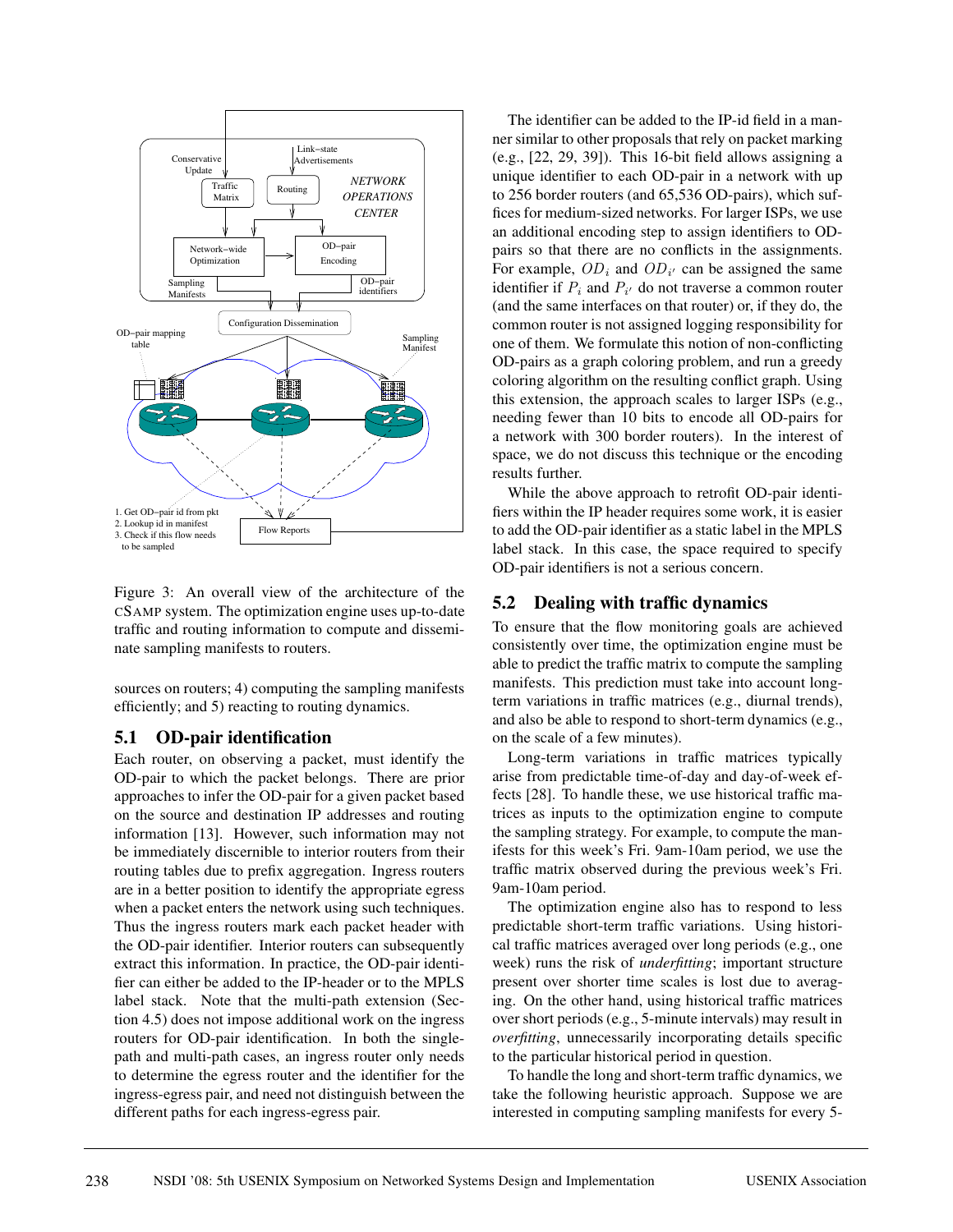minute interval for the Fri. 9am-10am period of the current week. To avoid overfitting, we do not use the traffic matrices observed during the corresponding 5-minute intervals that make up the previous week's Fri. 9am-10am period. Instead, we take the (hourly) traffic matrix for the previous week's Fri. 9am-10am period, divide it by 12 (the number of 5-minute segments per hour), and use the resulting traffic matrix  $T^{old}$  as input data for computing the manifests for the first 5-minute period. At the end of this period, we collect flow data from each router and obtain the traffic matrix  $T^{obs}$  from the collected flow reports. (If the fractional coverage for  $OD<sub>i</sub>$  with the current sampling strategy is  $C_i$  and  $x_i$  sampled flows are reported, then  $T_i^{obs} = \frac{x_i}{C_i}$ , i.e., normalizing the number of sampled flows by the total flow sampling rate.)

Given the observed traffic matrix for the current measurement period  $T^{obs}$  and the historical traffic matrix Told , a new traffic matrix is computed using a *conservative update* policy. The resulting traffic matrix  $T^{new}$ is used as the input for obtaining the manifests for the next 5-minute period.

The conservative update policy works as follows. First, check if there are significant differences between the observed traffic matrix  $T^{obs}$  and the historical input data  $T^{old}$ . Let  $\delta_i = \frac{|T^{obs}_i - T^{old}_i|}{T^{old}_i}$  denote the estimation error for  $OD_i$ . If  $\delta_i$  exceeds a threshold  $\Delta$ , then compute a new traffic matrix entry  $T_i^{new}$ , otherwise use  $T_i^{old}$ . If  $T_i^{obs}$  is greater than  $T_i^{old}$ , then set  $T_i^{new} = T_i^{obs}$ . If  $T_i^{obs}$  is smaller than  $T_i^{old}$ , check the resource utilization of the routers currently responsible for monitoring  $OD<sub>i</sub>$ . If all these routers have residual resources available, set  $T_i^{new} = T_i^{obs}$ ; otherwise set  $T_i^{new} = T_i^{old}$ .

The rationale behind this conservative update heuristic is that if a router runs out of resources, it may result in underestimating the new traffic on OD-pairs for which it is responsible (i.e.,  $T^{obs}$  is an under-estimate of the actual traffic matrix). Updating  $T^{new}$  with  $T^{obs}$  for such OD-pairs is likely to cause a recurrence of the same overflow condition in the next 5-minute period. Instead, we err on the side of overestimating the traffic for each ODpair. This ensures that the information obtained for the next period is reliable and can help make a better decision when computing manifests for subsequent intervals.

The only caveat is that this policy may provide lower flow coverage since it overestimates the total traffic volume. Our evaluations with real traffic traces (Section 6.3) show that this performance penalty is low and the heuristic provides near-optimal traffic coverage.

### **5.3 Flow records in SRAM**

We assume that the flow table is maintained in (more expensive) SRAM. Thus, we need a compact representation of the flow record in memory, unlike Netflow [5] which maintains a 64-byte flow record in DRAM. We observe that the entire flow record (the IP 5-tuple, the OD-pair identifier, and counters) need not actually be maintained in SRAM; only the flow counters (for byte and packet counts) need to be in SRAM. Thus, we can offload most of the flow fields to DRAM and retain only those relevant to the online computation: a four byte flow-hash (for flowtable lookups) and 32-bit counters for packets and bytes, requiring only 12 bytes of SRAM per flow record. To further reduce the SRAM required, we can use techniques for maintaining counters using a combination of SRAM and DRAM [43]. We defer a discussion of handling router memory exhaustion to Section 7.

## **5.4 Computing the optimal solution**

In order to respond in near-real time to network dynamics, computing and disseminating the sampling manifests should require at most a few seconds. Unfortunately, the simple two-step approach in Section 4.2 requires a few hundreds of seconds on large ISP topologies and thus does not scale. We discovered that its bottleneck is the first step of solving the modified LP to find OptMinFrac.

To reduce the computation time we implement two optimizations. First, we use a binary search procedure to determine  $OptMinFrac$ . This was based on experimental evidence that solving the LP specified by  $maxtot given frac(\alpha)$  for a given  $\alpha$  is faster than solving the LP to find  $OptMinFrac$ . Second, we use the insight that  $\textit{maxtot}$  given  $\textit{frac}(\alpha)$  can be formulated as a special instance of a MaxFlow problem. These optimizations reduce the time needed to compute the optimal sampling strategy to at most eleven seconds even on large tier-1 ISPs with more than 300 routers.

**Binary search:** The main idea is to use a binary search procedure over the value of  $\alpha$  using the LP formulation  $maxtotgivenfrac(\alpha)$ . The procedure takes as input an error parameter  $\epsilon$  and returns a feasible solution with a minimum fractional coverage  $\alpha^*$  with the guarantee that  $OptMinFrac - \alpha^* \leq \epsilon$ . The search keeps track of  $\alpha_{lower}$ , the smallest feasible value known (initially set to zero), and  $\alpha_{upper}$ , the highest possible value (initially set to  $\frac{\sum_j L_j}{\sum_i T_i}$ ). In each iteration, the lower and upper bounds are updated depending on whether the current value  $\alpha$ is feasible or not and the current value  $\alpha$  is updated to  $\frac{\alpha_{lower}+\alpha_{upper}}{2}$ . The search starts from  $\alpha = \alpha_{upper}$ , and stops if the gap  $\alpha_{upper} - \alpha_{lower}$  is less than  $\epsilon$ , and returns  $\alpha^* = \alpha_{lower}$  at this stopping point.

**Reformulation using MaxFlow:** We formulate the LP maxtotgiven frac $(\alpha)$  as an equivalent MaxFlow problem, specifically a variant of traditional MaxFlow problems that has additional lower-bound constraints on edge capacities. The intuition behind this optimization is that MaxFlow problems are typically more efficient to solve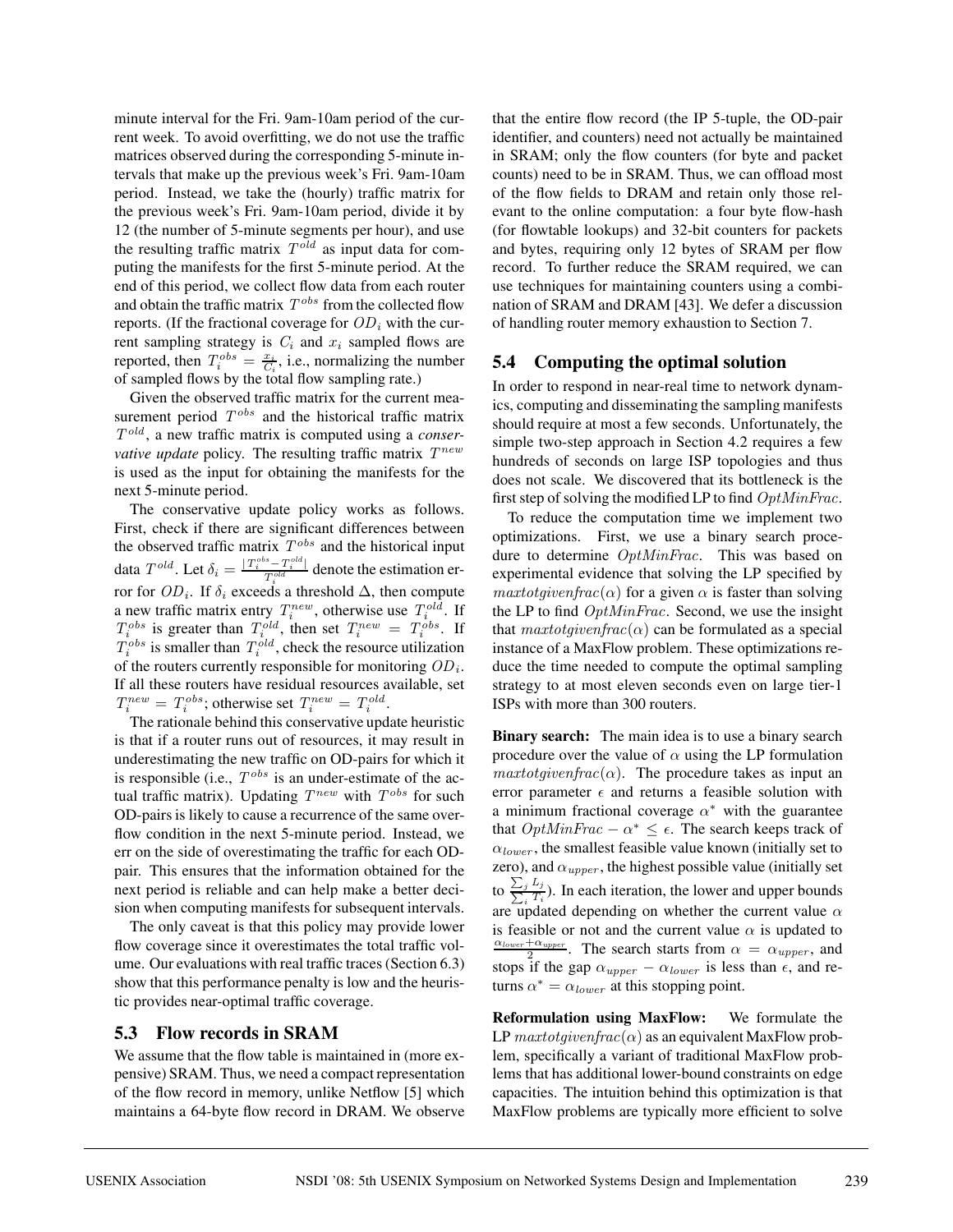than general LPs.

We construct the following (directed) graph  $G =$  $\langle V, E \rangle$ . The set of vertices in G is

$$
V = \{source, sink\} \cup \{od_i\}_{1 \leq i \leq M} \cup \{r_j\}_{1 \leq j \leq N}
$$

Each  $od_i$  in the above graph corresponds to OD-pair  $OD<sub>i</sub>$  in the network and each  $r<sub>i</sub>$  in the graph corresponds to router  $R_i$  in the network.

The set of edges is  $E = E_1 \cup E_2 \cup E_3$ , where

$$
E_1 = \{(source, od_i)\}_{1 \le i \le M}
$$
  
\n
$$
E_2 = \{(r_j, sink)\}_{1 \le j \le N}
$$
  
\n
$$
E_3 = \{(od_i, r_j)\}_{i,j:R_j \in P_i}
$$

Let  $f(x, y)$  denote the flow on the edge  $(x, y) \in E$ , and let  $UB(x, y)$  and  $LB(x, y)$  denote the upper-bound and lower-bound on edge capacities in G. Our objective is to maximize the flow  $F$  from source to sink subject to the following constraints.

$$
\forall x, \left(\sum_{y} f(x, y) - \sum_{y} f(y, x)\right) = \begin{cases} F & x = source \\ -F & x = sink \\ 0 & otherwise \end{cases}
$$

We specify lower and upper bounds on the flow on each edge as:

$$
\forall x, \forall y, LB(x, y) \le f(x, y) \le UB(x, y)
$$

The upper-bounds on the edge capacities are: (i) the edges from the *source* to  $od_i$  have a maximum capacity equal to  $T_i$  (the traffic for OD-pair  $OD_i$ ), and (ii) the edges from each  $r_i$  to the sink have a maximum capacity equal to  $L_j$  (resource available on each router  $R_j$ ).

$$
UB((x, y)) = \begin{cases} T_i & x = source, y = od_i \\ L_j & x = r_j, y = sink \\ \infty & \text{otherwise} \end{cases}
$$

We introduce lower bounds only on the edges from the source to each  $od_i$ , indicating that each  $OD_i$  should have a fractional flow coverage at least  $\alpha$ :

$$
LB((x, y)) = \begin{cases} \alpha \times T_i & x = source, y = od_i \\ 0 & \text{otherwise} \end{cases}
$$

We use the binary search procedure discussed earlier, but use this MaxFlow formulation to solve each iteration of the binary search instead of the LP formulation.

#### **5.5 Handling routing changes**

The CSAMP system receives real-time routing updates from a passive routing and topology monitor such as OSPF monitor [32]. Ideally, the optimization engine would recompute the sampling manifests for each routing update. However, recomputing and disseminating

sampling manifests to all routers for each routing update is expensive. Instead, the optimization engine uses a snapshot of the routing and topology information at the beginning of every measurement interval to compute and disseminate manifests for the next interval. This ensures that all topology changes are handled within at most two measurement intervals.

To respond more quickly to routing changes, the optimization engine can *precompute* sampling manifests for different failure scenarios in a given measurement cycle. Thus, if a routing change occurs, an appropriate sampling manifest corresponding to this scenario is already available. This precomputation reduces the latency of adapting to a given routing change to less than one measurement interval. Since it takes only a few seconds (e.g., 7 seconds for 300 routers and 60,000 OD-pairs) to compute a manifest on one CPU (Section 6.1), we can precompute manifests for all single router/link failure scenarios with a moderate  $(4-5\times)$  level of parallelism. While precomputing manifests for multiple failure scenarios is difficult, such scenarios are also relatively rare.

#### **5.6 Prototype implementation**

**Optimization engine:** Our implementation of the algorithms for computing sampling manifests (Section 5.4) consists of 1500 lines of C/C++ code using the CPLEX callable library. The implementation is optimized for repeated computations with small changes to the input parameters, in that it carries state from one solution over to the next. Solvers like CPLEX typically reach a solution more quickly when starting "close" to a solution than when starting from scratch. Moreover, the solutions that result tend to have fewer changes to the preceding solutions than would solutions computed from scratch, which enables reconfigured manifests to be deployed with fewer or smaller messages. We implement this optimization for both our binary search algorithm and when recomputing sampling manifests in response to traffic and routing dynamics.

**Flow collection:** We implemented a CSAMP extension to the YAF flow collection tool.<sup>3</sup> Our choice was motivated by our familiarity with YAF, its simplicity of implementation, and because it is a reference implementation for the IETF IPFIX working group. The extensions to YAF required 200 lines of additional code. The small code modification suggests that many current flow monitoring tools can be easily extended to realize the benefits of CSAMP. In our implementation, we use the BOB hash function recommended by Molina et al. [26].

#### **6 Evaluation**

We divide our evaluation into three parts. First, we demonstrate that the centralized optimization engine and

<sup>3</sup>http://tools.netsa.cert.org/yaf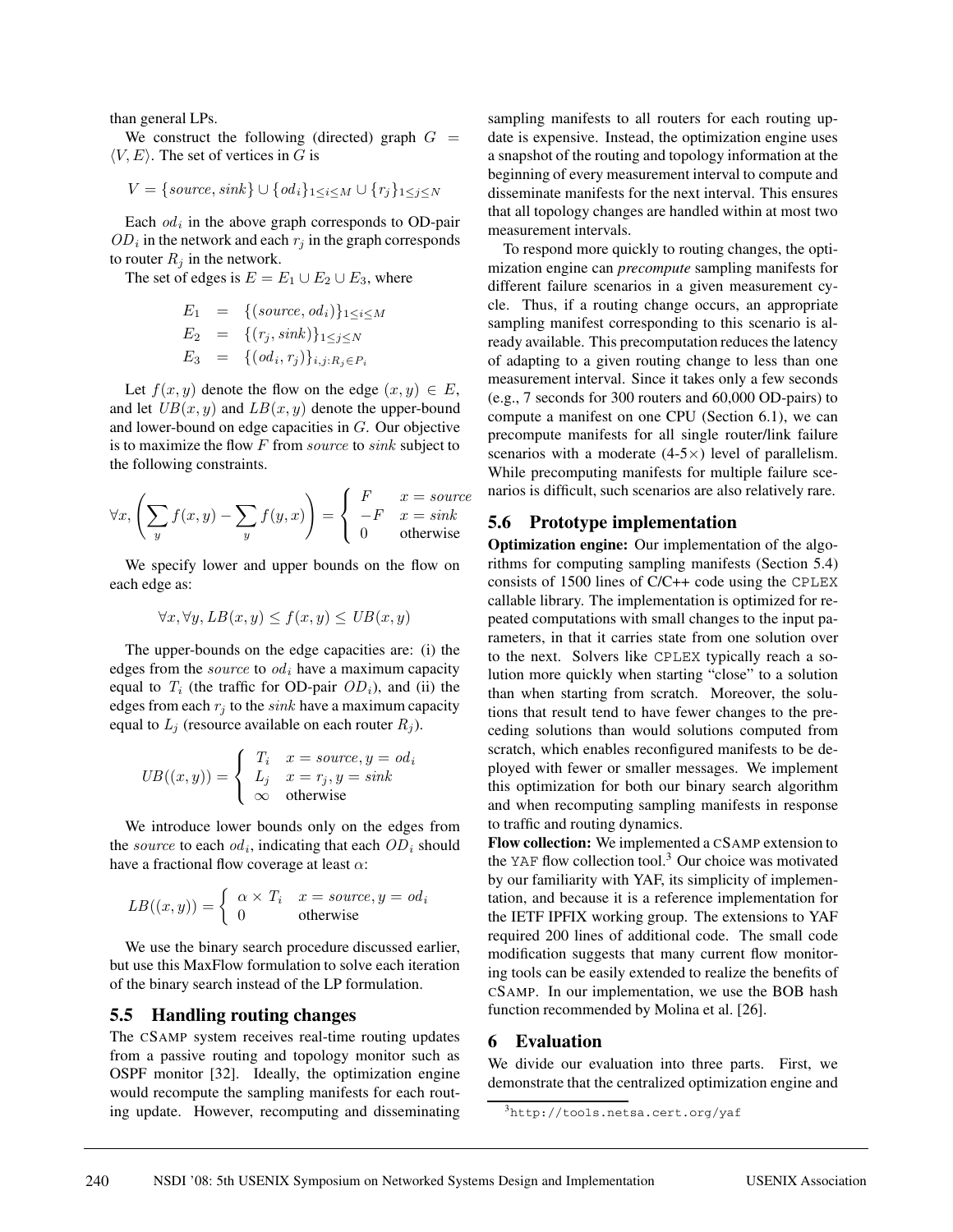the individual flow collection processes in CSAMP are scalable in Section 6.1. Second, we show the practical benefits that network operators can derive from CSAMP in Section 6.2. Finally, in Section 6.3, we show that the system can effectively handle realistic traffic dynamics.

In our experiments, we compare the performance of different sampling algorithms at a PoP-level granularity, i.e., treating each PoP as a "router" in the network model. We use PoP-level network topologies from educational backbones (Internet2 and GEANT) and tier-1 ISP back- ´ bone topologies inferred by Rocketfuel [34]. We construct OD-pairs by considering all possible pairs of PoPs and use shortest-path routing to compute the PoP-level path per OD-pair. To obtain the shortest paths, we use publicly available static IS-IS weights for Internet2 and GEANT and inferred link weights [24] for Rocketfuel- ´ based topologies.

| Topology (AS#)                                                                            | PoPs                             | <b>OD-pairs</b>                             | <b>Flows</b><br>$\times 10^6$    | <b>Packets</b><br>$\times 10^6$       |
|-------------------------------------------------------------------------------------------|----------------------------------|---------------------------------------------|----------------------------------|---------------------------------------|
| NTT (2914)<br>Level3 (3356)<br>Sprint (1239)<br>Telstra (1221)<br>Tiscali (3257)<br>GÉANT | 70<br>63<br>52<br>44<br>41<br>22 | 4900<br>3969<br>2704<br>1936<br>1681<br>484 | 51<br>46<br>37<br>32<br>32<br>16 | 204<br>196<br>148<br>128<br>218<br>64 |
| Internet <sub>2</sub>                                                                     | 11                               | 121                                         | 8                                | 32                                    |

Table 2: Parameters for the experiments

Due to the lack of publicly available traffic matrices and aggregate traffic estimates for commercial ISPs, we take the following approach. We use a baseline traffic volume of 8 million IP flows for Internet2 (per 5-minute interval). $4$  For other topologies, we scale the total traffic by the number of PoPs in the topology (e.g., given that Internet2 has 11 PoPs, for Sprint with 52 PoPs the traffic is  $\frac{52}{11} \times 8 = 37$  million flows). These values match reasonably well with traffic estimates reported for tier-1 ISPs. To model the structure of the traffic matrix, we first annotate PoP k with the population  $p_k$  of the city to which it is mapped. We then use a gravity model to obtain the traffic volume for each OD-pair [33]. In particular, we assume that the total traffic between PoPs k and k' is proportional to  $p_k \times p_{k'}$ . We assume that flow size (number of packets) is Pareto-distributed, i.e.,  $Pr(Flowsize > x \text{ packets}) = (\frac{c}{x})^{\gamma}, x \geq c \text{ with } \gamma = 1.8$ and  $c = 4$ . (We use these as representative values; our results are similar across a range of flow size parameters.) Table 2 summarizes our evaluation setup.

### **6.1 Micro-benchmarks**

In this section, we measure the performance of CSAMP along two dimensions – the cost of computing sampling

| AS                    |               | PoP-level (secs)   | Router-level (secs) |                    |  |
|-----------------------|---------------|--------------------|---------------------|--------------------|--|
|                       | <b>Bin-LP</b> | <b>Bin-MaxFlow</b> | <b>Bin-LP</b>       | <b>Bin-MaxFlow</b> |  |
| <b>NTT</b>            | 0.53          | 0.16               | 44.5                | 10.9               |  |
| Level <sub>3</sub>    | 0.27          | 0.10               | 24.6                | 7.1                |  |
| Sprint                | 0.01          | 0.08               | 17.9                | 4.8                |  |
| Telstra               | 0.09          | 0.03               | 9.6                 | 2.2                |  |
| Tiscali               | 0.11          | 0.03               | 9.4                 | 2.2                |  |
| GÉANT                 | 0.03          | 0.01               | 2.3                 | 0.3                |  |
| Internet <sub>2</sub> | 0.01          | 0.005              | 0.20                | 0.14               |  |

Table 3: Time (in seconds) to compute the optimal sampling manifest for both PoP- and router-level topologies. Bin-LP refers to the binary search procedure without the MaxFlow optimization.

**Computing sampling manifests:** Table 3 shows the time taken to compute the sampling manifests on an Intel Xeon 2.80 GHz CPU machine for different topologies. For every PoP-level topology we considered, our optimization framework generates sampling manifests within one second, even with the basic LP formulation. Using the MaxFlow formulation reduces this further. On the largest PoP-level topology, NTT, with 70 PoPs, it takes only 160 ms to compute the sampling manifests with this optimization.

We also consider augmented router-level topologies constructed from PoP-level topologies by assuming that each PoP has four edge routers and one core router, with router-level OD-pairs between every pair of edge routers. To obtain the router-level traffic matrix, we split the inter-PoP traffic uniformly across the router-level OD-pairs constituting each PoP-level OD-pair.

Even with  $5\times$  as many routers and  $16\times$  as many ODpairs as the PoP-level topologies, the worst case computation time is less than 11 seconds with the MaxFlow optimization. These results show that CSAMP can respond to network dynamics in near real-time, and that the optimization step is not a bottleneck.

**Worst-case processing overhead:** CSAMP imposes extra processing overhead per router to look up the ODpair identifier in a sampling manifest and to compute a hash over the packet header. To quantify this overhead, we compare the throughput (on multiple offline packet traces) of running YAF in full flow capture mode, and running YAF with CSAMP configured to log every flow. Note that this configuration demonstrates the worst-case overhead because, in real deployments, a CSAMP instance would need to compute hashes only for packets belonging to OD-pairs that have been assigned to it, and update flow counters only for the packets it has selected. Even with this worst-case configuration the overhead of CSAMP is only 5% (not shown).

**Network-wide evaluation using Emulab:** We use Emulab [37] for a realistic network-wide evaluation of our prototype implementation. The test framework consists

<sup>&</sup>lt;sup>4</sup>The weekly aggregate traffic on Internet2 is roughly 175TB. Ignoring time-of-day effects, this translates into 0.08TB per 5-minute interval. Assuming an average flow size of 10KB, this translates into roughly 8 million flows.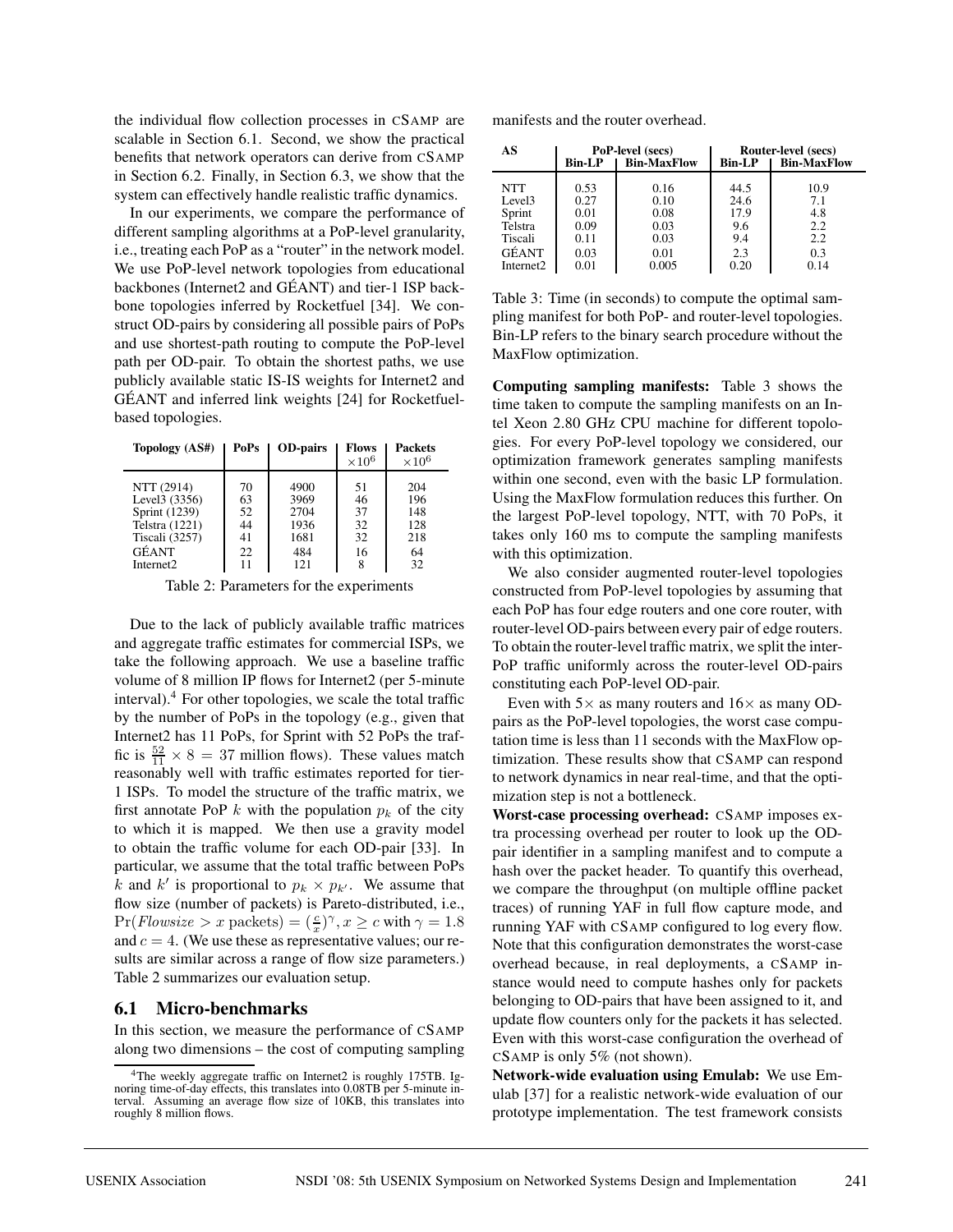of support code that (a) sets up network topologies; (b) configures and runs YAF instances per "router"; (c) generates offline packet traces for a given traffic matrix; and (d) runs real-time tests using the BitTwist<sup>5</sup> packet replay engine with minor modifications. The only difference between the design in Section 4 and our Emulab setup is with respect to node configurations. In Section 4, sampling manifests are computed on a perrouter basis, but YAF processes are instantiated on a per-interface basis. We map router-level manifests to interface-level manifests by assigning each router's responsibilities across its ingress interfaces. For example, if  $R_i$  is assigned the responsibility to log  $OD_i$ , then this responsibility is assigned to the YAF process instantiated on the ingress interface for  $P_i$  on  $R_i$ .

We configure CSAMP in full-coverage mode, i.e., configured to capture all flows in the network (in our formulation this means setting the router resources such that  $OptMinFrac = 1$ . We also consider the alternative full coverage solution where each ingress router is configured to capture all traffic on incoming interfaces. The metric we compare is the normalized throughput of each YAF instance running in the emulated network. Let the total number of packets sent through the interface (in a fixed interval of 300 seconds) on which the YAF process is instantiated be  $pkts_{actual}$ . Suppose the YAF instance was able to process only  $pkts_{processed}$  packets in the same time interval. Then the normalized throughput is defined as  $\frac{pkts_{processed}}{pkts_{actual}}$ . By definition, the normalized throughput can be at most 1.



Figure 4: Comparing the CDF of normalized throughput per-interface across the entire network

Our test setup is unfair to CSAMP for two reasons. First, with a PoP-level topology, every ingress router is also a core router. Thus, there are no interior routers on which the monitoring load can be distributed. Second, to emulate a router processing packets on each interface, we instantiate multiple YAF processes on a single-CPU Emulab pc3000 node. In contrast, ingress flow capture needs exactly one process per Emulab node. In reality, this processing would be either parallelized in hardware (offloaded to individual linecards), or on multiple CPUs per YAF process even in software implementations, or across multiple routers in router-level topologies.

Figure 4 shows the distribution of the normalized throughput values of each YAF instance in the emulated network. Despite the disadvantageous setup, the normalized packet processing throughput of CSAMP is higher. Given the 5% overhead due to hash computations mentioned before, this result might appear surprising. The better throughput of CSAMP is due to two reasons. First, each per-interface YAF instance incurs per-packet flow processing overheads (look up flowtable, update counters, etc.) only for the subset of flows assigned to it. Second, we implement a minor optimization that first checks whether the OD-pair (identified from IP-id field) for the packet is present in its sampling manifest, and computes a hash only if there is an entry for this ODpair. We also repeated the experiment by doubling the total traffic volume, i.e., using 16 million flows instead of 8 million flows. The difference between the normalized throughputs is similar in this case as well. For example, the minimum throughput with ingress flow capture is only 85%, whereas for CSAMP the minimum normalized throughput is 93% (not shown). These results show that by distributing responsibilities across the network, CSAMP balances the monitoring load effectively.

#### **6.2 Benefits of** CSAMP

It is difficult to scale our evaluations to larger topologies using Emulab. Therefore, we implemented a custom packet-level network simulator (roughly 2500 lines of C++) to evaluate the performance of different sampling approaches. For all the sampling algorithms, the simulator uses the same network topology, OD traffic matrix, and IP flow-size distribution for consistent comparisons.

We consider two packet sampling alternatives: (i) uniform packet sampling with a sampling rate of 1-in-100 packets at all routers in the network, and (ii) uniform packet sampling at edge routers (this may reflect a feasible alternative for some ISPs [13]) with a packet sampling rate of 1-in-50 packets. We also consider two flow sampling variants: (iii) constant-rate flow sampling at all routers with a sampling rate of 1-in-100 flows, and (iv) maximal flow sampling in which the flow sampling rates are chosen such that each node maximally utilizes its available memory. In maximal flow sampling, the flow sampling rate for a router is  $min(1, \frac{l}{t})$ , where l is the number of flow records it is provisioned to hold and  $t$ is the total number of flows it observes. Both constantrate and maximal flow sampling alternatives are hypothetical; there are no implementations of either available in routers today. We consider them along with CSAMP

<sup>5</sup>http://bittwist.sourceforge.net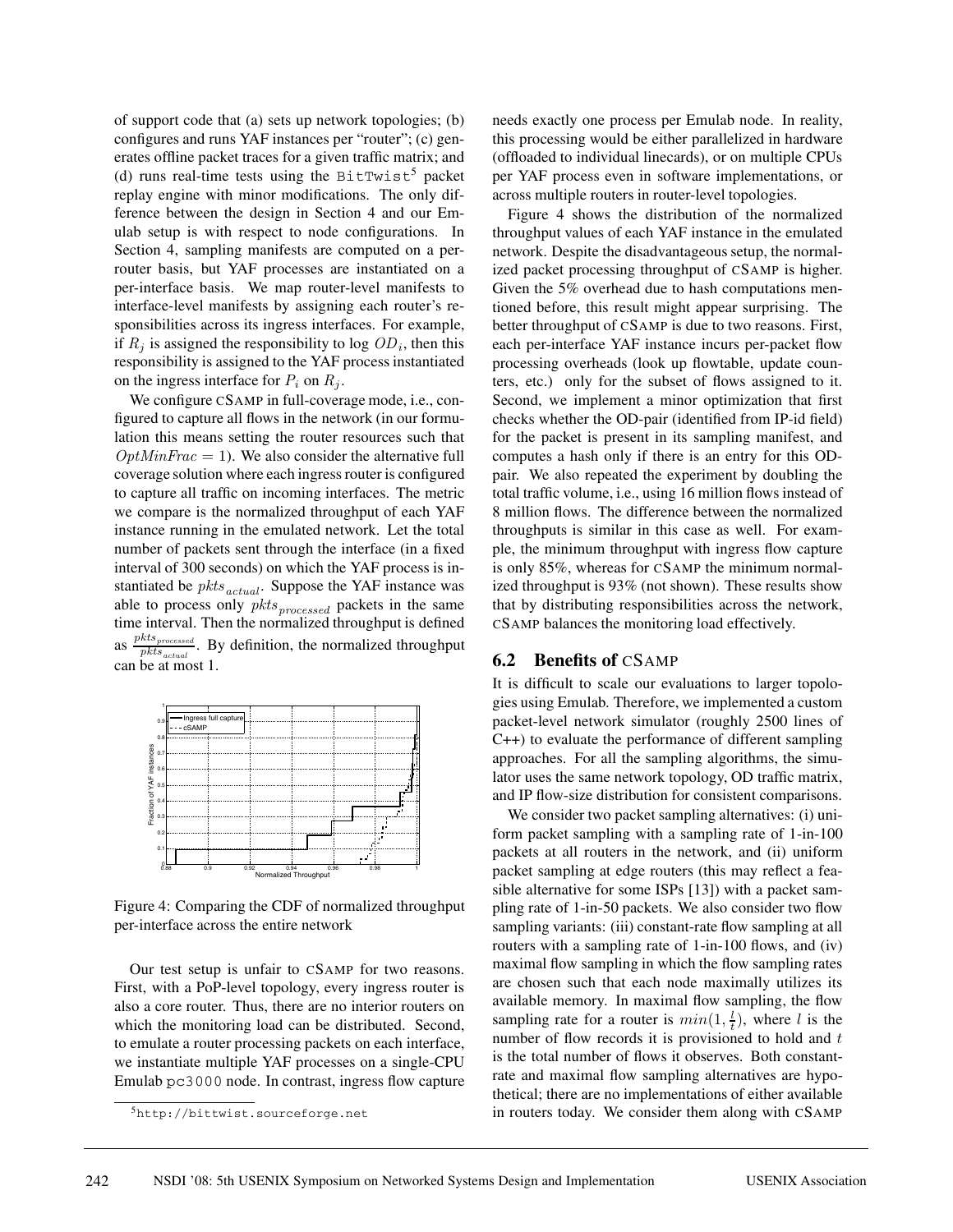

Figure 5: Comparing CSAMP with packet sampling and hypothetical flow sampling approaches

to evaluate different intermediate solutions in the overall design space, with current packet sampling approaches at one end of the spectrum and CSAMP at the other. The metrics we consider directly represent the criteria in Table 1.

CSAMP and the two flow sampling alternatives are constrained by the amount of SRAM on each router. We assume that each PoP in the network is provisioned to hold up to 400,000 flow records. Assuming roughly 5 routers per PoP, 10 interfaces per router, and 12 bytes per flow record, this requirement translates into  $\frac{400,000 \times 12}{5 * 10} = 96$  KB SRAM per linecard, which is well within the 8 MB technology limit (in 2004) suggested by Varghese [36]. (The total SRAM per linecard is shared across multiple router functions, but it is reasonable to allocate 1% of the SRAM for flow monitoring.) Since packet sampling alternatives primarily operate in DRAM, we use the methodology suggested by Estan and Varghese [12] and impose no memory restrictions on the routers. By assuming that packet sampling operates under no memory constraints, we provide it the best possible flow coverage (i.e., we underestimate the benefits of CSAMP).

**Coverage benefits:** Figure 5(a) compares the total flow coverage obtained with different sampling schemes for the various PoP-level topologies (Table 2). The total

flow coverage of CSAMP is  $1.8-3.3\times$  that of the uniform packet sampling approaches for all the topologies considered. Doubling the sampling rate for edgebased uniform packet sampling only marginally improves flow coverage over all-router uniform packet sampling. Among the two flow sampling alternatives, constant rate flow sampling uses the available memory resources inefficiently, and the flow coverage is  $9-16\times$  less than CSAMP. Maximal flow sampling uses the memory resources maximally, and therefore is the closest in performance. Even in this case, CSAMP provides 14-32% better flow coverage. While this represents only a modest gain over maximal flow sampling, Figures 5(b) and 5(c) show that maximal flow sampling suffers from poor minimum fractional coverage and increases the amount of redundancy in flow reporting.

Figure 5(b) compares the minimum fractional coverage per OD-pair. CSAMP significantly outperforms all alternatives, including maximal flow sampling. This result shows a key strength of CSAMP to achieve network-wide flow coverage objectives, which other alternatives fail to provide. In addition, the different topologies vary significantly in the minimum fractional coverage, in comparison to the total coverage. For example, the minimum fractional coverage for Internet2 and GEANT is signif- ´ icantly higher than other ASes even though the traffic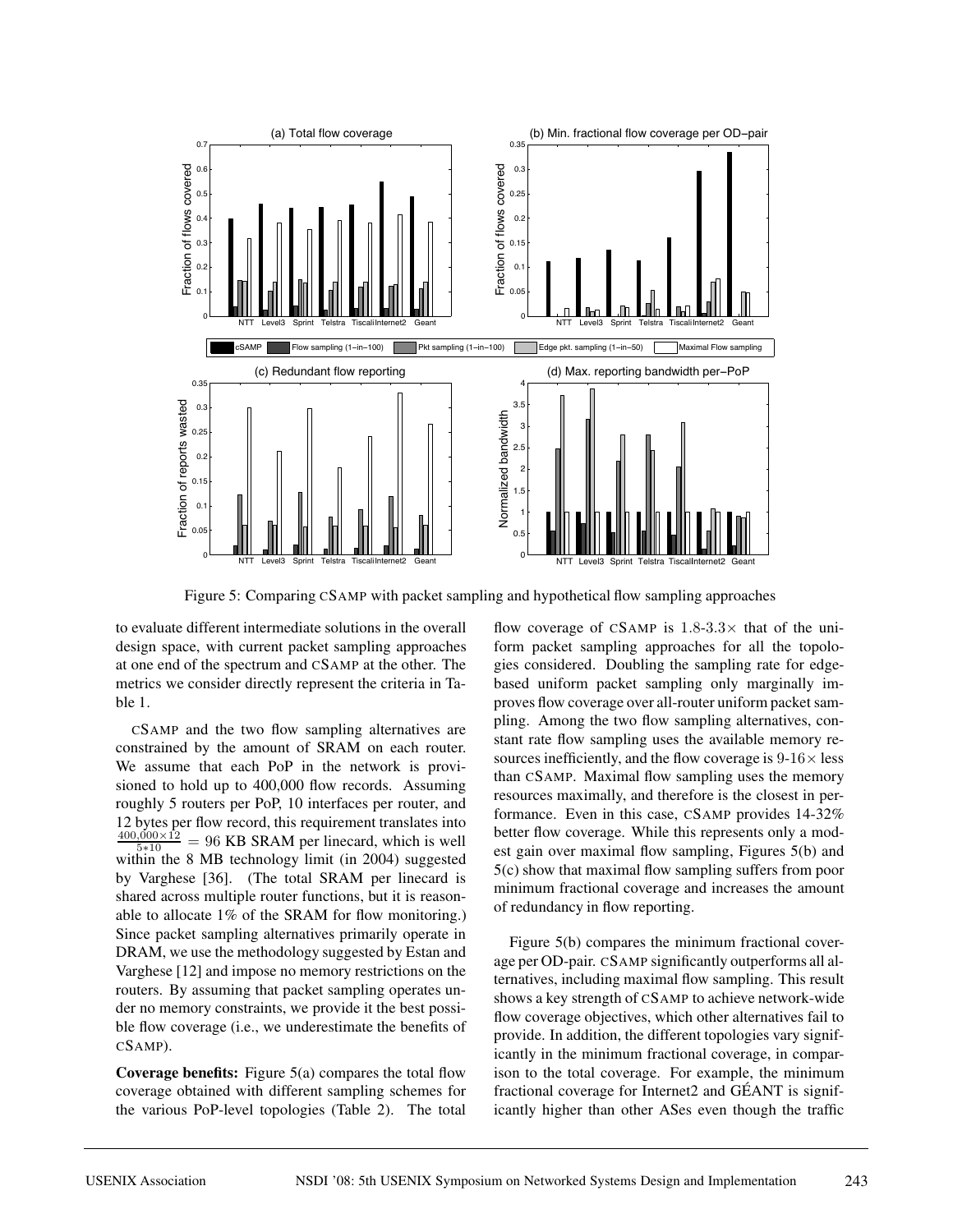volumes in our simulations are scaled linearly with the number of PoPs. We attribute this to the unusually large diagonal and near-diagonal elements in a traffic matrix. For example, in the case of Telstra, the bias in the population distribution across PoPs is such that the top few densely populated PoPs (Sydney, Melbourne, and Los Angeles) account for more than 60% of the total traffic in the gravity-model based traffic matrix.

**Reporting benefits:** In Figure 5(c), we show the ratio of the number of *duplicate flow records* reported to the total number of distinct flow reports reported. The absence of  $CSAMP$  in Figure  $5(c)$  is because of the assignment of non-overlapping hash-ranges to avoid duplicate monitoring. Constant rate flow sampling has little duplication, but it provides very low flow coverage. Uniform packet sampling can result in up to 14% duplicate reports. Edge-based packet sampling can alleviate this waste to some extent by avoiding redundant reporting from transit routers. Maximal flow sampling incurs the largest amount of duplicate flow reports (as high as 33%).

Figure 5(d) shows the *maximum reporting bandwidth* across all PoPs. We normalize the reporting bandwidth by the bandwidth required for CSAMP. The reporting bandwidth for CSAMP and flow sampling is bounded by the amount of memory that the routers are provisioned with; memory relates directly to the number of flowrecords that a router needs to export. The normalized load for uniform packet sampling can be as high as four. Thus CSAMP has the added benefit of avoiding reporting hotspots unlike traditional packet sampling approaches. **Summary of benefits:** CSAMP significantly outperforms traditional packet sampling approaches on all four metrics. Unlike constant rate flow sampling, CSAMP efficiently leverages the available memory resources. While maximal flow sampling can partially realize the benefits in terms of total flow coverage, it has poor performance with respect to the minimum fractional flow coverage and the number of duplicated flow reports. Also, as network operators provision routers to obtain greater flow coverage, this bandwidth overhead due to duplicate flow reports will increase.

#### **6.3 Robustness properties**

To evaluate the robustness of our approach to realistic traffic changes, we consider a two-week snapshot (Dec 1–14, 2006) of (packet sampled) flow data from Internet2. We map each flow entry to the corresponding network ingress and egress points using the technique outlined by Feldmann et al.  $[13]$ <sup>6</sup> We assume that there are no routing changes in the network, and that the sampled flow records represent the actual traffic in the network. (Since CSAMP does not suffer from flow size biases there is no need to renormalize the flow sizes by the packet sampling rate.) For this evaluation, we scale down the per-PoP memory to 50,000 flow records. (Due to packet sampling, the dataset contains fewer unique flows than the estimate in Table 2.)



Figure 6: Comparing total traffic coverage vs. the optimal solution

Figure 6 compares the total flow coverage using our approach for handling traffic dynamics (Section 5.2) with the optimal total flow coverage (i.e., if we use the actual traffic matrix instead of the estimated traffic matrix to compute manifests). As expected, the optimal flow coverage exhibits time-of-day and day-of-week effects. For example, during the weekend, the coverage is around 70% while on the weekdays the coverage is typically in the 20-50% range. The result confirms that relying on traffic matrices that are based on hourly averages from the previous week gives near-optimal total flow coverage and represents a time scale of practical interest that avoids both overfitting and underfitting (Section 5.2). Using more coarse-grained historical information (e.g., daily or weekly averages) gives sub-optimal coverage (not shown). Figure 6 also shows that even though the conservative update heuristic (Section 5.2) overestimates the traffic matrix, the performance penalty arising from this overestimation is negligible.

Figure 7 shows that using the per-hour historical estimates alone performs poorly compared to the optimal minimum fractional coverage. This is primarily because of short-term variations that the historical traffic matrices cannot account for. The conservative update heuristic significantly improves the performance in this case and achieves near-optimal performance. These results demonstrate that our approach of using per-hour historical traffic matrices combined with a conservative update heuristic is robust to realistic traffic dynamics.

<sup>&</sup>lt;sup>6</sup>Since IP-addresses are anonymized by zero-ing out the last 11 bits, there is some ambiguity in egress resolution. However, this does not introduce a significant bias as less than 3% of the flows are affected.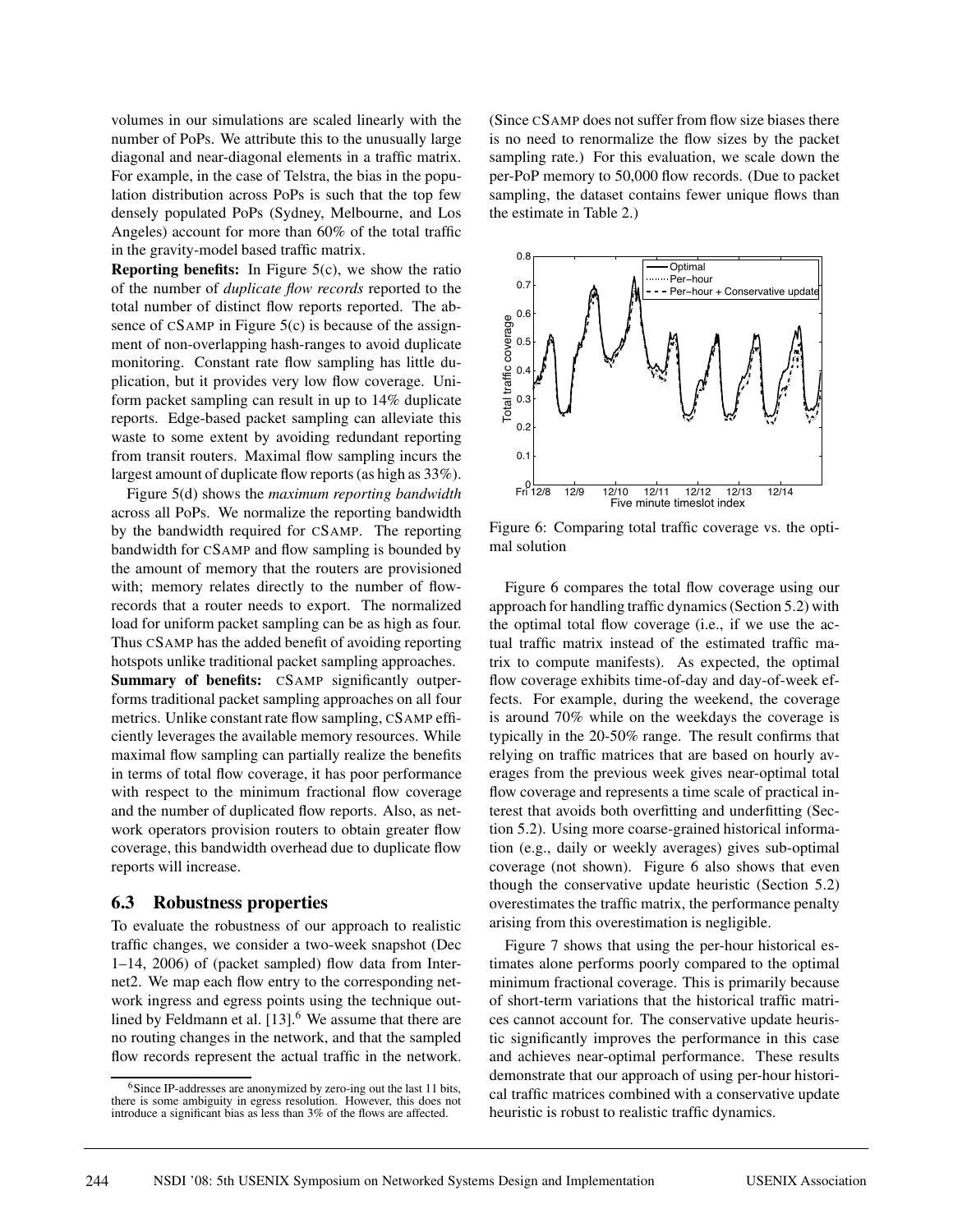

Figure 7: Comparing the minimum fractional coverage vs. the optimal solution

## **7 Discussion and Future Work**

**Reliance on OD-pair identifiers:** A key limitation of our design is the reliance on OD-pair identifiers. This imposes two requirements: (i) modifications to packet headers, and (ii) upgrades to border routers to compute the egress router [13] for each packet. While this assumption simplifies our design, an interesting question is whether it is possible to realize the benefits of a CSAMPlike framework even when routers' sampling decisions are based only on local information.

**Router memory exhaustion:** Despite factoring in the router memory constraints into the optimization framework, a router's flow memory might be exhausted due to traffic dynamics. In our current prototype, we choose not to evict flow records already in the flow memory, but instead stop creating new flow records until the end of the measurement cycle. The conservative update heuristic (Section 5.2) will ensure that the traffic demands for the particular OD-pairs that caused the discrepancy are updated appropriately in the next measurement cycle.

In general, however, more sophisticated eviction strategies might be required to prevent unfairness within a given measurement cycle under adversarial traffic conditions. For example, one such strategy could be to allocate the available flow memory across all OD-pairs in proportion to their hash ranges and evict flows only from those OD-pairs that exceed their allotted share. While this approach appears plausible at first glance, it has the side effect that traffic matrices will not be updated properly to reflect traffic dynamics. Thus, it is important to jointly devise the eviction and the traffic matrix update strategies to prevent short-term unfairness, handle potential adversarial traffic conditions, and minimize the error in estimating traffic matrices. We intend to pursue such

strategies as part of future work.

**Transient conditions inducing loss of flow coverage or duplication:** A loss in flow coverage can occur if a router that has been assigned a hash range for an OD-pair no longer sees any traffic for that OD-pair due to a routing change. Routing changes will not cause any duplication if the OD-pair identifiers are globally unique. However, if we encode OD-pair identifiers without unique assignments (see Section 5.1), then routing changes could result in duplication due to OD-pair identifier aliasing. Also, due to differences in the time for new configurations to be disseminated to different routers, there is a small amount of time during which routers may be in inconsistent sampling configurations resulting in some duplication or loss.

**Applications of** CSAMP**:** CSAMP provides an efficient flow monitoring infrastructure that can aid and enable many new traffic monitoring applications (e.g., [6, 16, 19, 30, 38]). As an example application that can benefit from better flow coverage, we explored the possibility of uncovering botnet-like communication structure in the network [27]. We use flow-level data from Internet2 and inject 1,000 synthetically crafted single-packet flows into the original trace, simulating botnet commandand-control traffic. CSAMP uncovers  $12\times$  (on average) more botnet flows compared to uniform packet sampling. We also confirmed that CSAMP provides comparable or better fidelity compared to uniform packet sampling for traditional traffic engineering applications such as traffic matrix estimation.

### **8 Conclusions**

Flow-level monitoring is an integral part of the suite of network management applications used by network operators today. Existing solutions, however, focus on incrementally improving single-router sampling algorithms and fail to meet the increasing demands for fine-grained flow-level measurements. To meet these growing demands, we argue the need for a system-wide rather than router-centric approach for flow monitoring.

We presented CSAMP, a system that takes a networkwide approach to flow monitoring. Compared to current solutions, CSAMP provides higher flow coverage, achieves fine-grained network-wide flow coverage goals, efficiently leverages available monitoring capacity and minimizes redundant measurements, and naturally load balances responsibilities to avoid hotspots. We also demonstrated that our system is practical: it scales to large tier-1 backbone networks, it is robust to realistic network dynamics, and it provides a flexible framework to accommodate complex policies and objectives.